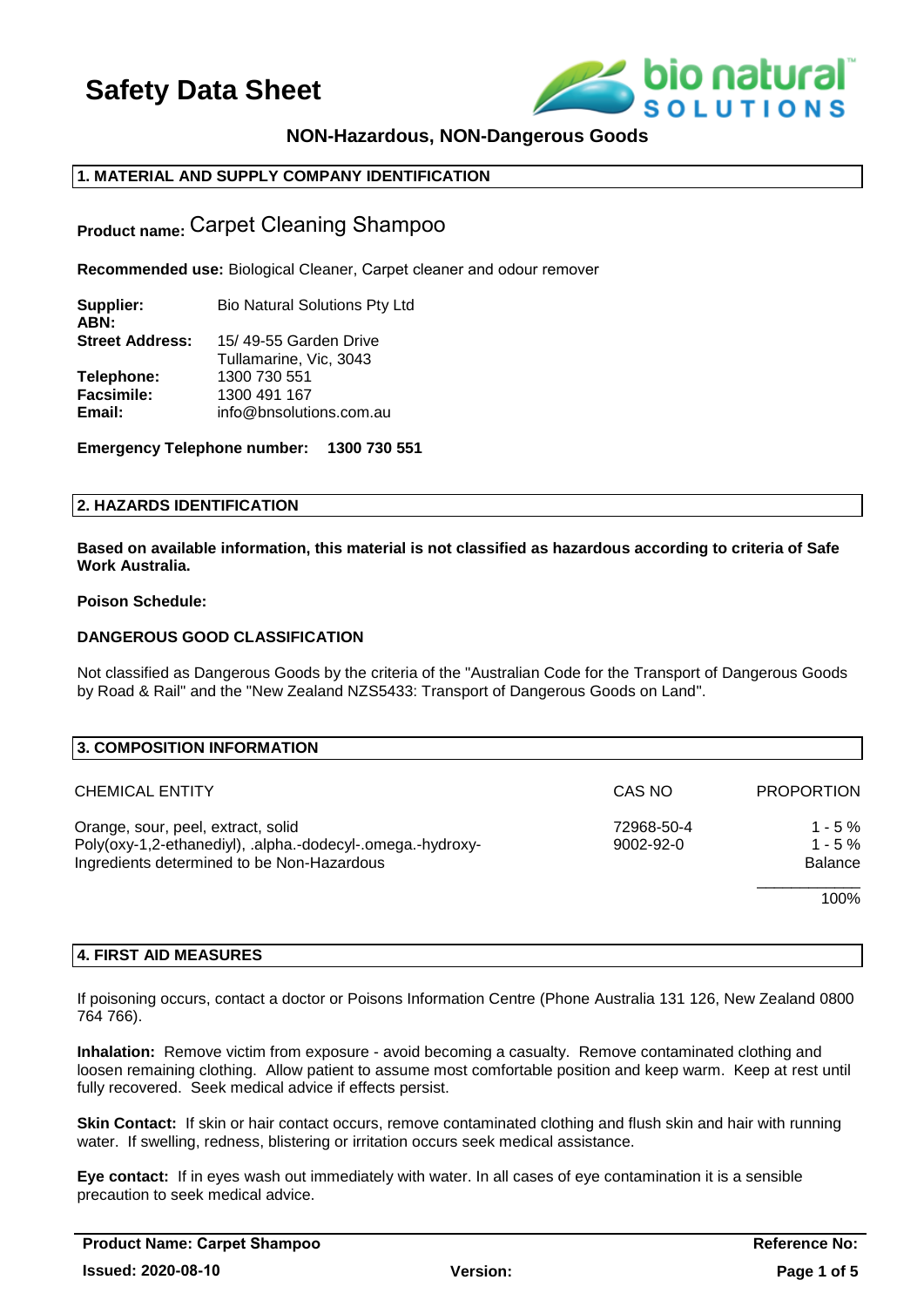

**Ingestion:** Rinse mouth with water. If swallowed, do NOT induce vomiting. Give a glass of water to drink. Never give anything by the mouth to an unconscious patient. If vomiting occurs give further water. Seek medical advice.

**PPE for First Aiders:** Wear safety shoes, gloves, safety glasses. Available information suggests that gloves made from should be suitable for intermittent contact. However, due to variations in glove construction and local conditions, the user should make a final assessment. Always wash hands before smoking, eating, drinking or using the toilet. Wash contaminated clothing and other protective equipment before storing or re-using.

**Notes to physician:** Treat symptomatically.

## **5. FIRE FIGHTING MEASURES**

**Hazchem Code:** Not applicable.

**Suitable extinguishing media:** If material is involved in a fire use water fog (or if unavailable fine water spray), alcohol resistant foam, standard foam, dry agent (carbon dioxide, dry chemical powder).

**Specific hazards:** Non-combustible material.

**Fire fighting further advice:** Not applicable.

## **6. ACCIDENTAL RELEASE MEASURES**

#### **SMALL SPILLS**

Wear protective equipment to prevent skin and eye contamination. Avoid inhalation of vapours or dust. Wipe up with absorbent (clean rag or paper towels). Collect and seal in properly labelled containers or drums for disposal.

#### **LARGE SPILLS**

Clear area of all unprotected personnel. Slippery when spilt. Avoid accidents, clean up immediately. Wear protective equipment to prevent skin and eye contamination and the inhalation of vapours. Work up wind or increase ventilation. Contain - prevent run off into drains and waterways. Use absorbent (soil, sand or other inert material). Collect and seal in properly labelled containers or drums for disposal. If contamination of crops, sewers or waterways has occurred advise local emergency services.

#### **Dangerous Goods - Initial Emergency Response Guide No:** Not applicable

## **7. HANDLING AND STORAGE**

**Handling:** Avoid eye contact and repeated or prolonged skin contact. Avoid inhalation of vapour, mist or aerosols.

**Storage:** Store in a cool, dry, well-ventilated place and out of direct sunlight. Store away from foodstuffs. Store away from incompatible materials described in Section 10. Store away from sources of heat and/or ignition. Keep container standing upright. Keep containers closed when not in use - check regularly for leaks.

## **8. EXPOSURE CONTROLS / PERSONAL PROTECTION**

**National occupational exposure limits:** No value assigned for this specific material by Safe Work Australia.

**Biological Limit Values:** As per the "National Model Regulations for the Control of Workplace Hazardous Substances (Safe Work Australia)" the ingredients in this material do not have a Biological Limit Allocated.

**Engineering Measures:** Natural ventilation should be adequate under normal use conditions.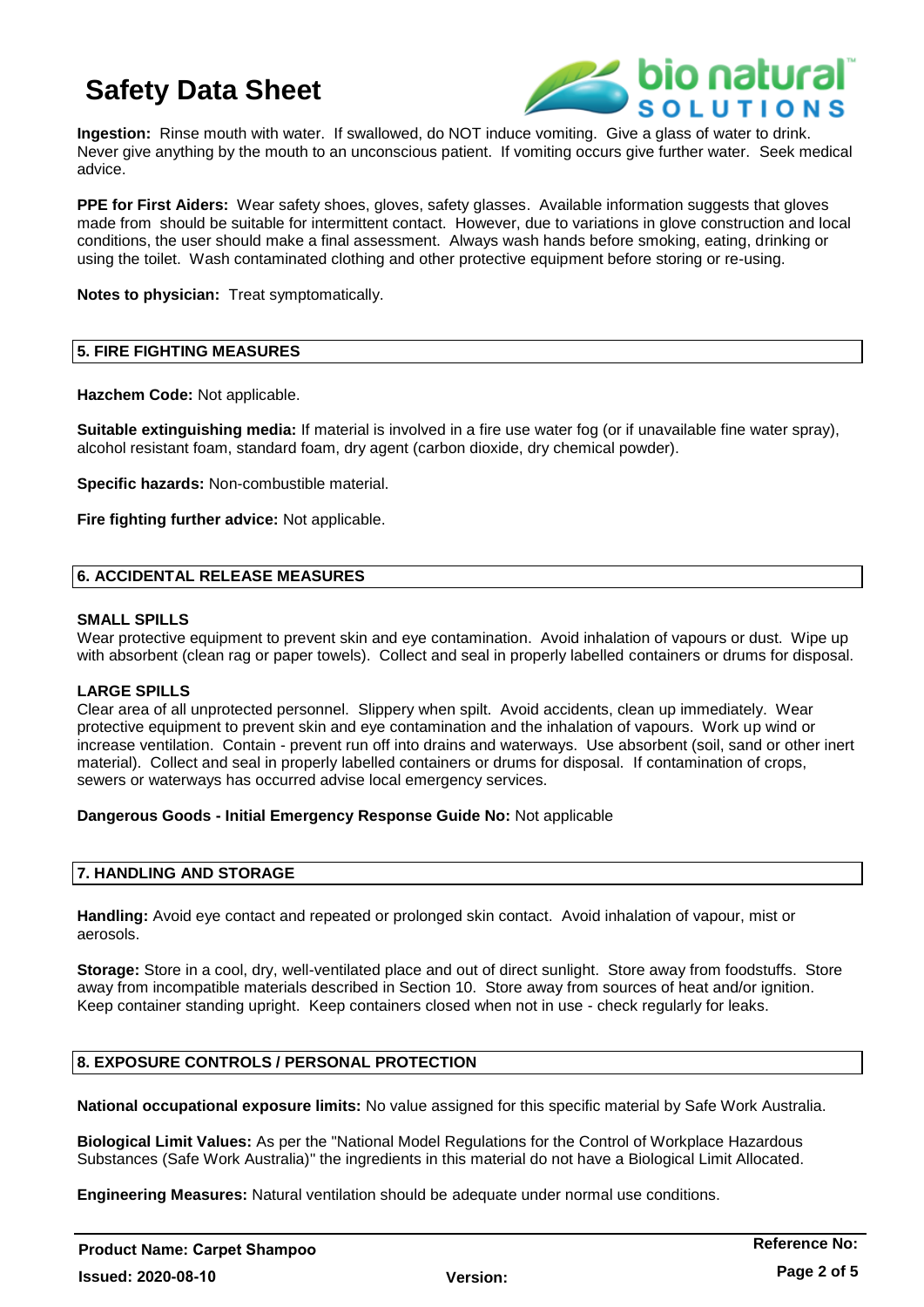

## **Personal Protection Equipment:** SAFETY SHOES, GLOVES, SAFETY GLASSES.

Personal protective equipment (PPE) must be suitable for the nature of the work and any hazard associated with the work as identified by the risk assessment conducted.

Wear safety shoes, gloves, safety glasses. Available information suggests that gloves made from should be suitable for intermittent contact. However, due to variations in glove construction and local conditions, the user should make a final assessment. Always wash hands before smoking, eating, drinking or using the toilet. Wash contaminated clothing and other protective equipment before storing or re-using.

**Hygiene measures:** Keep away from food, drink and animal feeding stuffs. When using do not eat, drink or smoke. Wash hands prior to eating, drinking or smoking. Avoid contact with clothing. Avoid eye contact and repeated or prolonged skin contact. Avoid inhalation of vapour, mist or aerosols. Ensure that eyewash stations and safety showers are close to the workstation location.

## **9. PHYSICAL AND CHEMICAL PROPERTIES**

**Form:** Clear Liquid **Colour:** Clear **Odour:** Lemon

**Solubility:** Soluble **Specific Gravity:** 0.99 -1.00 **pH:** 6 - 7

(Typical values only - consult specification sheet)  $N Av = Not available, N App = Not applicable$ 

## **10. STABILITY AND REACTIVITY**

**Chemical stability:** This material is thermally stable when stored and used as directed.

**Conditions to avoid:** Elevated temperatures and sources of ignition.

**Incompatible materials:** Oxidising agents.

**Hazardous decomposition products:** Oxides of carbon and nitrogen, smoke and other toxic fumes.

**Hazardous reactions:** No known hazardous reactions.

## **11. TOXICOLOGICAL INFORMATION**

No adverse health effects expected if the product is handled in accordance with this Safety Data Sheet and the product label. Symptoms or effects that may arise if the product is mishandled and overexposure occurs are:

**Version:** 

#### **Acute Effects**

**Inhalation:** Material may be an irritant to mucous membranes and respiratory tract.

**Skin contact:** Contact with skin may result in irritation.

**Ingestion:** Swallowing can result in nausea, vomiting and irritation of the gastrointestinal tract.

**Eye contact:** May be an eye irritant.

**Acute toxicity**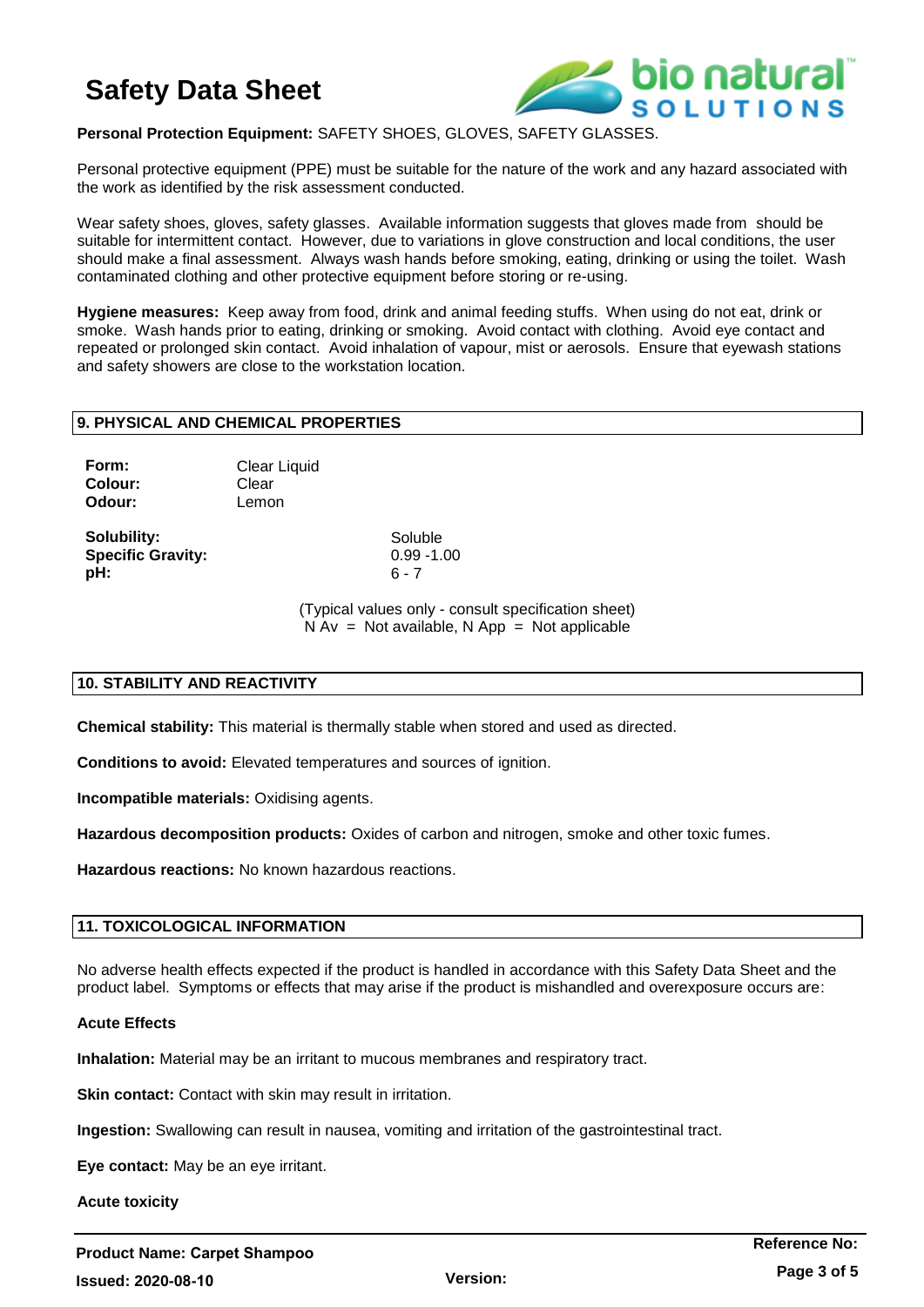

**Inhalation:** This material has been classified as non-hazardous. Acute toxicity estimate (based on ingredients): LC50 > 20.0 mg/L for vapours or LC50 > 5.0 mg/L for dust and mist or LC50 > 20,000 ppm for gas

**Skin contact:** This material has been classified as non-hazardous. Acute toxicity estimate (based on ingredients): >2,000 mg/Kg bw

**Ingestion:** This material has been classified as non-hazardous. Acute toxicity estimate (based on ingredients): >2,000 mg/Kg bw

**Corrosion/Irritancy:** Eye: this material has been classified as not corrosive or irritating to eyes. Skin: this material has been classified as not corrosive or irritating to skin.

**Sensitisation:** Inhalation: this material has been classified as not a respiratory sensitiser. Skin: this material has been classified as not a skin sensitiser.

**Aspiration hazard:** This material has been classified as non-hazardous.

**Specific target organ toxicity (single exposure):** This material has been classified as non-hazardous.

## **Chronic Toxicity**

**Mutagenicity:** This material has been classified as non-hazardous.

**Carcinogenicity:** This material has been classified as non-hazardous.

**Reproductive toxicity (including via lactation):** This material has been classified as non-hazardous.

**Specific target organ toxicity (repeat exposure):** This material has been classified as non-hazardous.

## **12. ECOLOGICAL INFORMATION**

Avoid contaminating waterways.

**Acute aquatic hazard:** This material has been classified as non-hazardous. Acute toxicity estimate (based on ingredients): >100 mg/L

**Long-term aquatic hazard:** This material has been classified as non-hazardous. Non-rapidly or rapidly degradable substance for which there are adequate chronic toxicity data available OR in the absence of chronic toxicity data, Acute toxicity estimate (based on ingredients): >100 mg/L, where the substance is not rapidly degradable and/or BCF  $<$  500 and/or log  $K_{ow}$   $<$  4.

**Ecotoxicity:** No information available.

**Persistence and degradability:** No information available.

**Bioaccumulative potential:** No information available.

**Mobility:** No information available.

## **13. DISPOSAL CONSIDERATIONS**

Persons conducting disposal, recycling or reclamation activities should ensure that appropriate personal protection equipment is used, see "Section 8. Exposure Controls and Personal Protection" of this SDS.

If possible material and its container should be recycled. If material or container cannot be recycled, dispose in accordance with local, regional, national and international Regulations.